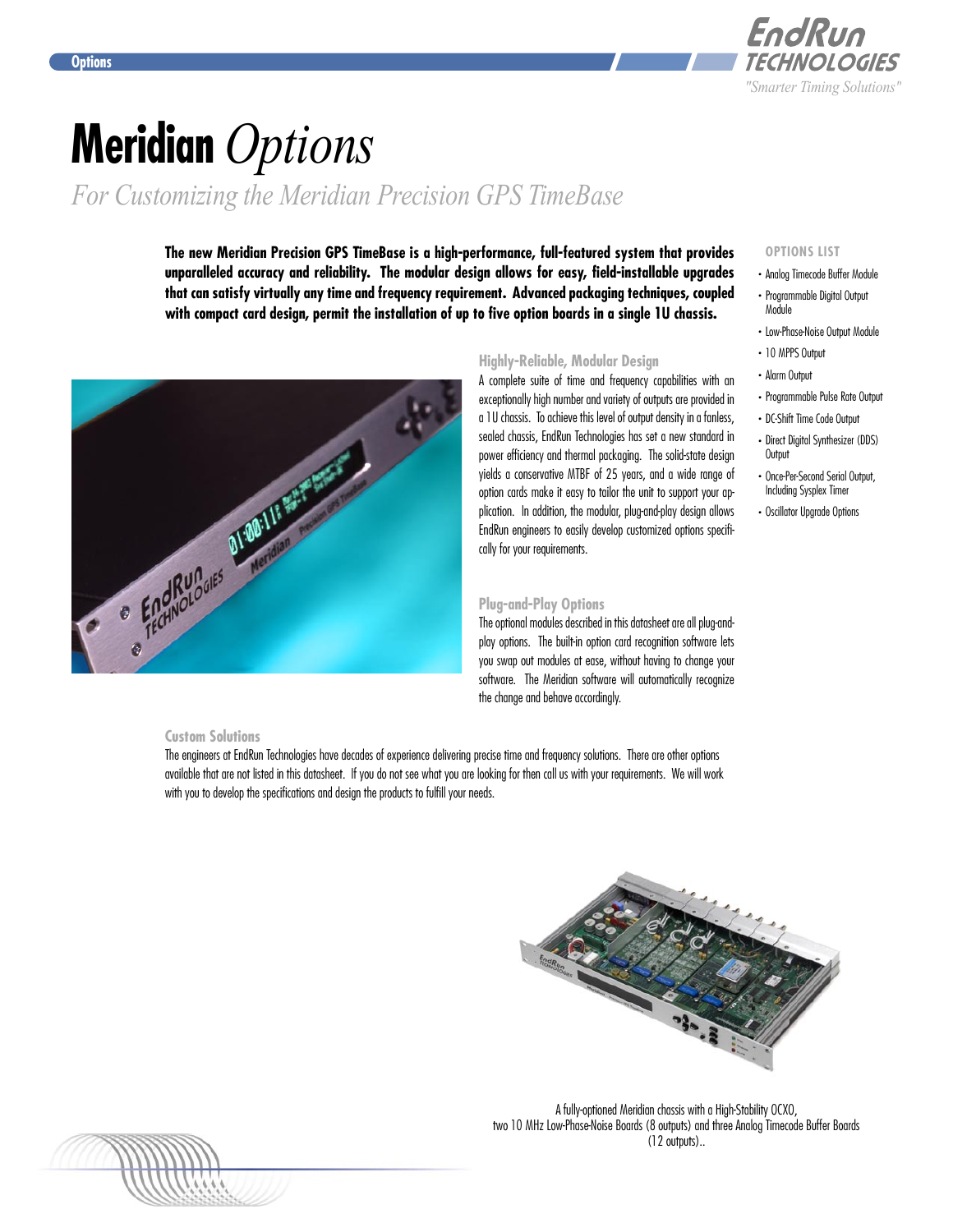### **CPU Module Options**



The CPU Module is always present in the Meridian Precision TimeBase. It provides several outputs as standard features. These are the AM Code (Time Code) Output, the 1PPS Output, the Serial Port and the Network Port. The Network Port includes all the standard network protocols plus the Network Time Protocol (NTP). Specifications for these standard features are listed on the Meridian Datasheet.

In addition to the standard features the CPU Module can support several options via the two upper left BNC connectors. These include a Programmable Pulse Rate Output, a DC-Level-Shift Time Code Output, a DDS Output, an Alarm Output, and a second RS-232 serial port with a once-per-second, on-time, serial timestring. Specifications are below:

### **10 MPPS OUTPUT**

- Quantity: One or two.
- Connector: Rear-panel BNC labeled "10 MPPS".
- Drive:  $\Pi$ L squarewave into 50 $\Omega$ .
- Rate: 10 MPPS (other rates available).
- Accuracy:  $< 10^{-13}$  to UTC for 24-hour averaging times when locked.
- -- Stability: See Stability Specifications for Programmable Pulse Rate Output below.

### **PROGRAMMABLE PULSE RATE OUTPUT**

- Quantity: One or two.
- -- Connector: Rear-panel BNC labeled "Prog TTL".
- Drive: TTL squarewave into  $50\Omega$ .
- User-Selectable Rates: 1, 10, 100, 1K, 10K, 100K, 1M, 5M, 10M PPS or DC Time Code.
- Accuracy:  $< 10^{-13}$  to UTC for 24-hour averaging times when locked.
- Stability (Allan Deviation):

| Tau in Secs | TCXO               | MS-OCXO        | HS-OCXO        | Rb             | $H$ S-R $h$            |
|-------------|--------------------|----------------|----------------|----------------|------------------------|
|             | 1x10 <sup>.9</sup> | $3x10^{-12}$   | $1x10^{-12}$   | $2x10^{-11}$   | $2x10^{-11}$           |
| 10          | $4x10^{-10}$       | $4x10^{-12}$   | $1.2x10^{-12}$ | $6.7x10^{-12}$ | $6.67 \times 10^{-12}$ |
| 100         | $5x10^{-11}$       | $5.5x10^{-12}$ | $1.8x10^{-12}$ | $2.5x10^{-12}$ | $2x10^{-12}$           |
| 1000        | $7x10^{-12}$       | $5x10^{-12}$   | $2.2x10^{-12}$ | $1.4x10^{-12}$ | $9x10^{-13}$           |
| 10000       | $1x10^{-12}$       | $1x10^{-12}$   | $1x10^{-12}$   | $8x10^{-13}$   | $5x10^{-13}$           |
| 100000      | $1x10^{-13}$       | $1x10^{-13}$   | $1x10^{-13}$   | $1x10^{-13}$   | $1x10^{-13}$           |

### **DIRECT DIGITAL SYNTHESIZER (DDS) OUTPUT**

- The DDS Output is an add-on to the Programmable Pulse Rate Output listed above. - Quantity: One or two.
- -- Connector: Rear-panel BNC labeled "Prog TTL".
- Signal: TTL squarewave into  $50\Omega$ .
- Drive:  $\Pi$ L squarewave into 50 $\Omega$ .
- -- User-Selectable Synthesized Rates: 1 PPS to 10M PPS in 1 PPS steps, including 1.544M PPS and 2.048M PPS. These rates are phase locked to the system oscillator.

### **DC-SHIFT TIME CODE OUTPUT**

The DC Time Code Output is included with the Programmable Pulse Rate Output. When you choose DC Time Code as your selection then it will be a TTL version of the same time code format that is being output on the AM Code BNC.

- Quantity: One or two.
- Connector: Rear-panel BNC labeled "Prog TTL".
- Signal: TTL squarewave into  $50\Omega$ .
- -- User-Selectable Formats: IRIG-B000 (IEEE-1344), IRIG-B002, IRIG-B003

#### **ALARM OUTPUT**

- -- Quantity: One.
- Connector: Rear-panel BNC labeled "Alarm" or Barrier Strip (replaces 2 upper BNCs not shown).
- -- Open Collector, 40V Max, 100 mA Max Saturation Current.
- High impedance after signal loss or at major hardware fault.

### **ONCE-PER-SECOND SERIAL OUTPUT**

- -- Quantity: One.
- Connector: Rear-panel DB-9M Connector (replaces 2 upper BNCs not shown).
- -- Serial I/O: Output only port at RS-232 levels. Baud rate 9600.
- -- ASCII Format: Two different formats are available and must be configured at the factory. Sysplex Timer Compatible Format: <SOH>DDD:HH:MM:SSQ<CR><LF>

| _____<br>or EndRun Format: | T YYYY:DDD:HH:MM:SS zZZ m <cr><lf></lf></cr> |
|----------------------------|----------------------------------------------|
| where: $<$ SOH $>$         | is the Start-of-Header character (OxO1).     |

| IE. < JUN> | IS THE SIGHT-OF-REGUER CHURCLER (UXUT).       |
|------------|-----------------------------------------------|
|            | is the Time-Figure-Of-Merit (TFOM) character. |

|             | יושעו ד־סוווור סווו כו |
|-------------|------------------------|
| <b>VVVV</b> | ic the Vear            |

| .   | <b>13 1116 1691.</b> |
|-----|----------------------|
| nnn | n                    |

- DDD is the Day-of-Year. HH is the Hour-of-Day.
- MM is the Minutes.
- SS is the Seconds.
- Q is the Quality Indicator.
- 
- $z$  is the sign of the offset to UTC,  $+$  or .-
- ZZ is the magnitude of the offset to UTC in units of half-hours.
- m is the time mode character (G=GPS, U=UTC, L=Local).
- <CR> is the Carriage Return character (0x0D).
- <LF> is the Line Feed character (0x0A).
- : is the Colon character (0x3A).
- -- On-Time Character: is <SOH> for the Sysplex format and T for the EndRun format. The on-time character is transmitted during the first millisecond of each second.

**Other options and configurations are available - call us with your requirements.**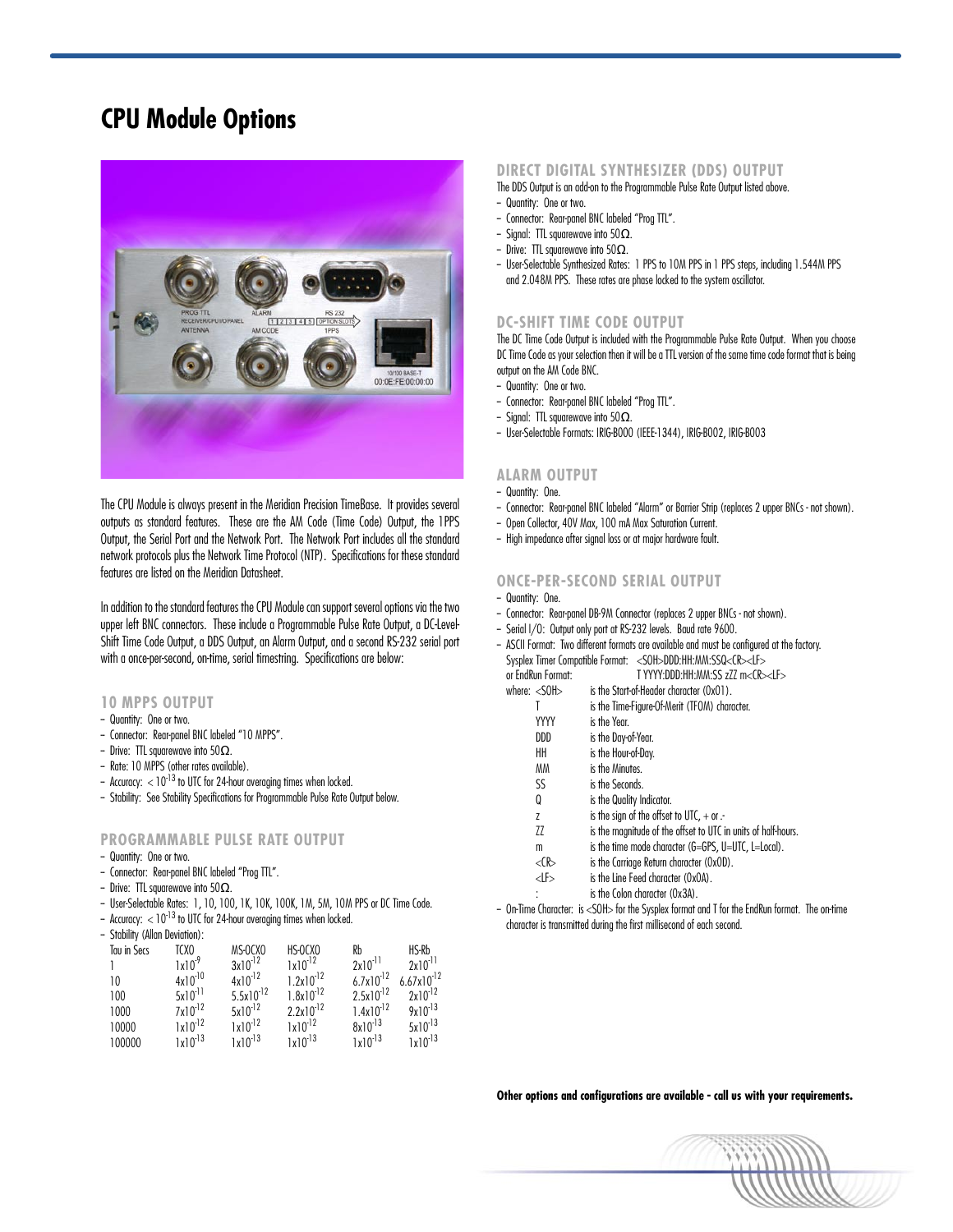

The Analog Timecode Buffer Module adds four additional time code outputs to your Meridian Precision TimeBase. These buffered outputs can provide synchronization of equipment such as synchronized generators, digital fault recorders, SCADA systems, and time displays, and are suitable for recording onto magnetic tape or for transmission over another medium such as coaxial cable. These time code outputs are duplicates of the standard AM Code Output on the CPU Module. Available timecode formats are: IRIG-B, NASA36, or 2137. The format can be selected by using the front-panel keypad and display, the network port, or the RS-232 serial port.

The Analog Timecode Amplifier Module can be added to the Meridian Precision TimeBase as a "plug-and-play" option without hardware or software modification. The Meridian has built-in option card recognition software that lets you swap out modules with ease. It will automatically recognize the module change and behave accordingly.

### **SPECIFICATIONS**

- Quantity: Four outputs
- Connector: Rear-panel BNCs.
- -- Drive: 1 Vrms into 50Ω.
- Frequency: 1 kHz.
- User-Selectable Code Format: IRIG-B120 (IEEE-1344 compatible), IRIGB122, IRIGB-123, NASA-36, 2137.

### **Analog Timecode Buffer Module Programmable Digital Output Module**



The Programmable Digital Output Module adds four independently programmable TTL outputs to your Meridian Precision TimeBase. These buffered outputs provide on-time pulse rates from 1 PPS to 10 MPPS, or a DC time code output. Each output can be individually selected by using the front-panel keypad and display, the standard network port, or the RS-232 serial port. If time code is selected it will be a DC version of the time code format being output on the standard AM Code BNC.

The Programmable Digital Output Module can be added to the Meridian Precision TimeBase as a "plug-and-play" option without hardware or software modification. The Meridian has built-in option card recognition software that lets you swap out modules with ease. It will automatically recognize the module change and behave accordingly.

An additional upgrade provides access to the DDS that is resident in the Meridian TimeBase. Programmable synthesized pulse rates from 1 PPS to 10 MPPS in 1 PPS steps are available, including 1.544 MPPS or 2.048 MPPS. The selected pulse rate is phase locked to the system oscillator.

### **SPECIFICATIONS**

- Quantity: Four outputs
- -- Connector: Rear-panel BNCs.
- Drive: TTL (3V into  $50Ω$ ).
- Duty Cycle: 50%.
- User-Selectable On-Time Pulse Rates: 1, 10, 100, 1K, 10K, 100K, 1M, 5M, 10M PPS.
- Accuracy:  $< 10^{-13}$  to UTC for 24-hour averaging times when locked.

| - Stability (Allan Deviation): |                   |                |                                                |                        |                        |  |
|--------------------------------|-------------------|----------------|------------------------------------------------|------------------------|------------------------|--|
| Tau in Secs                    | TCXO              | MS-OCXO        | HS-OCXO                                        | Rb                     | HS-Rb                  |  |
|                                | 1x10 <sup>9</sup> | $3x10^{-12}$   | $1x10^{-12}$                                   | $2x10^{-11}$           | $2x10^{-11}$           |  |
| 10                             | $4x10^{-10}$      | $4x10^{-12}$   | $1.2x10^{-12}$                                 | $6.67 \times 10^{-12}$ | $6.67 \times 10^{-12}$ |  |
| 100                            | $5x10^{-11}$      | $5.5x10^{-12}$ | $1.8x10^{-12}$                                 | $2.5x10^{-12}$         | $2x10^{-12}$           |  |
| 1000                           | $7x10^{-12}$      | $5x10^{-12}$   | $2.2x10^{-12}$                                 | $1.4x10^{-12}$         | $9x10^{-13}$           |  |
| 10000                          | $1x10^{-12}$      | $1x10^{-12}$   | $1x10^{-12}$                                   | $8x10^{-13}$           | $5x10^{-13}$           |  |
| 100000                         | $1x10^{-13}$      | $1x10^{-13}$   | $1x10^{-13}$                                   | $1x10^{-13}$           | $1x10^{-13}$           |  |
| 11 6 1 11 71                   | $\sim$ $\sim$     |                | $\sim$ IDIA BAAA (1.0.4.1) IBIA BAAA IBIA BAAA |                        |                        |  |

- User-Selectable Time Code Formats: IRIG-B000 (1344), IRIG-B002, IRIG-B003.
- User-Selectable DDS Rates: 1 PPS to 10 MPPS in 1 PPS steps, including 1.544 MPPS and 2.048 MPPS. DDS rates are phase locked to the system oscillator.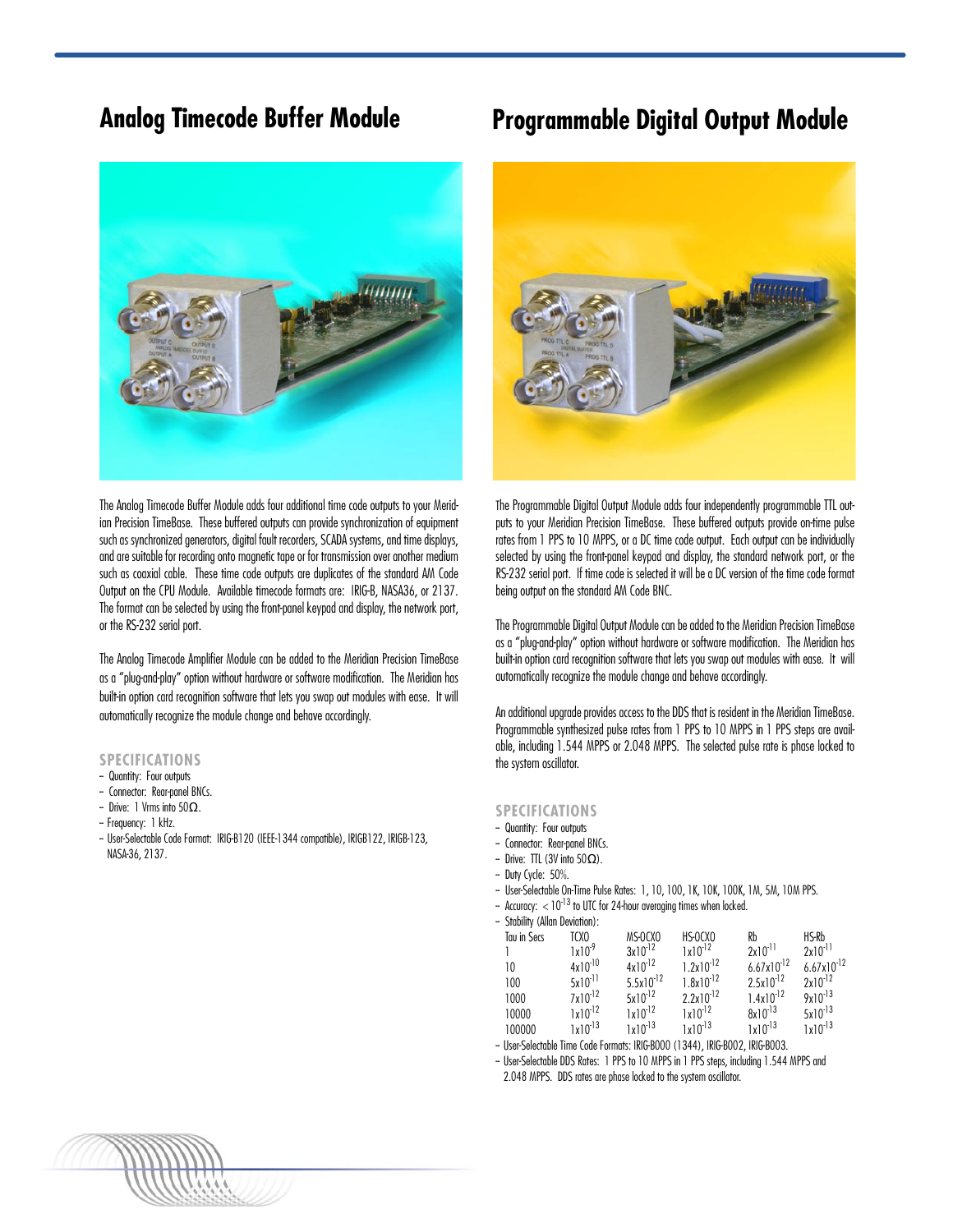### **Low-Phase-Noise Output Module**



The Meridian Precision TimeBase can be configured with several different, high-performance, 10-MHz oscillators. The Low Phase Noise Output Option works with these disciplined oscillators to provide up to 20 individually buffered, spectrally pure, sinewave outputs. The levels of the contributors to spectral impurity have been carefully controlled by the selection of the oscillators that are offered, and by the design of the option module and its integration into the rackmount chassis. Very good channel-to-channel isolation has also been achieved.

### **Spectral Purity**

Spectral purity refers to the power spectral density (PSD) of a waveform relative to that of an ideal, pure sinewave having frequency  $\mathfrak{f}_{_0\prime}$  i.e. two delta functions located at +/-  $\mathfrak{f}__0$ on the Fourier frequency axis. Real world waveforms do not attain this level of purity and exhibit a power spectrum that contains additional periodic and random PSD components.

### **Periodic Impurities**

The periodic impurity components are further sub-classified as harmonic and non-harmonic. The harmonic components reside at Fourier frequencies that are integer multiples of  $\mathfrak{f}_{_{0}}$ . Their levels are generally minimized by using passive bandpass filtering and ultra-linear output drivers.

Non-harmonic components are also commonly called spurious components, or "spurs". They can appear at any Fourier frequency and may arise from a variety of conditions. Usually they are generated externally to the oscillator, though not always, and are allowed to contaminate the output waveform due to inadequate shielding and power supply filtering or improper grounding techniques.

#### **Random Impurities**

The random impurities are broadband in nature and make up the PSD "noise floor". Because of the ubiquitous nature of noise, the PSD of a real world waveform is at no point equal to zero. Precision frequency sources based on quartz crystal resonators exhibit extremely low levels of random noise, but it is still easily measurable. The PSD measured close to the source frequency  $f_0$ , is generally produced within the oscillator itself, and depending upon the point at which the noise has entered the oscillating circuitry, exhibits different PSD signatures. Selection of high-quality oscillators is the only way to control this aspect of spectral purity.

#### **Phase Noise**

Random noise sources within a precision crystal oscillator circuit effectively modulate the signal. The modulation due to random noise is divided between amplitude modulation (AM) and phase modulation (PM). In most applications, the PM component, or phase noise, is of greatest importance. This is due to the multiplicative effect on phase noise that occurs when we multiply the frequency of a precision source in order to synthesize a carrier wave. For example, one milliradian of phase noise at the  $\mathsf{f}_0$  = 10 MHz source is multiplied to one radian of phase noise at the 10 GHz carrier frequency.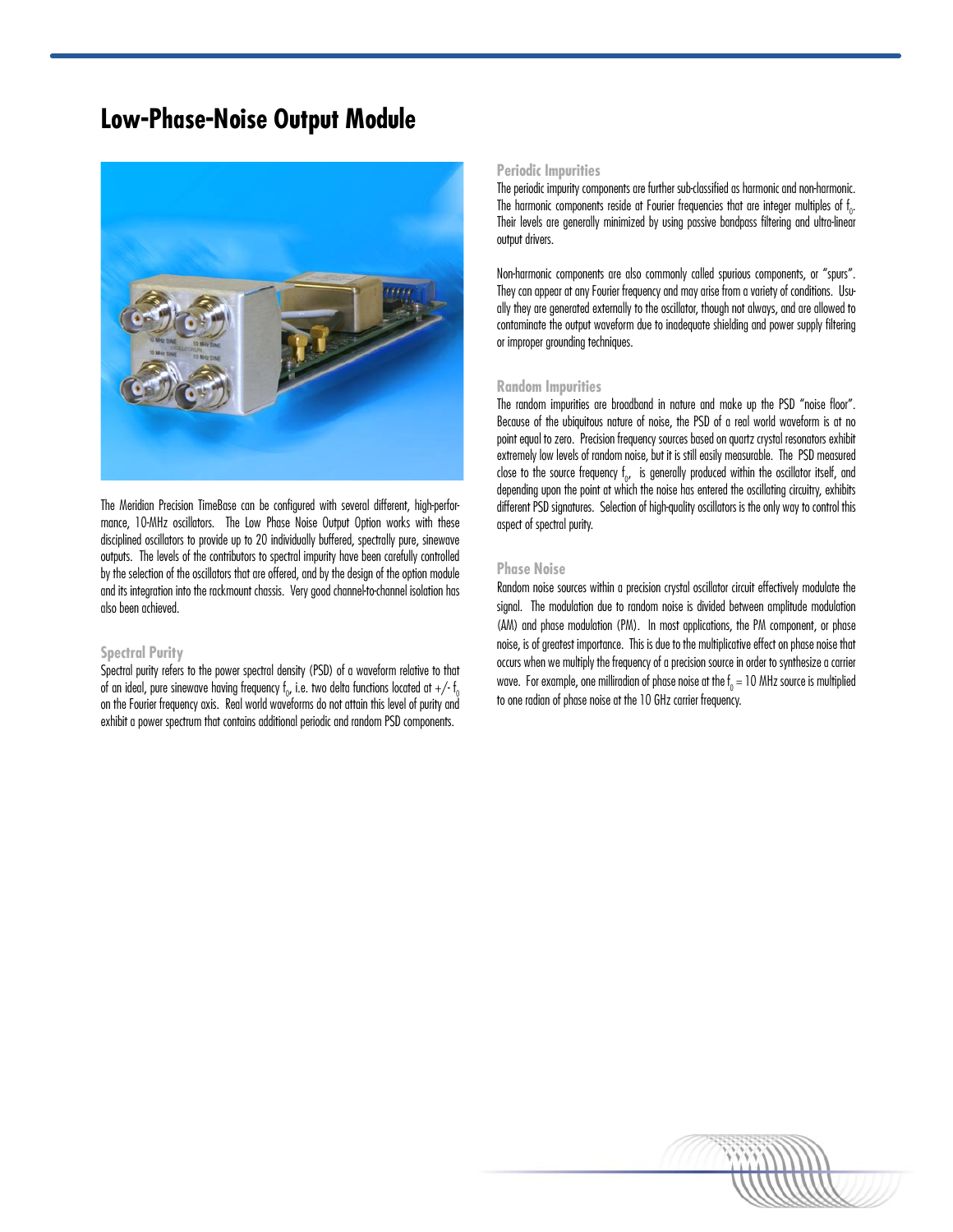## **Low-Phase-Noise Output Module**



| QUANTITY:<br>- 4 outputs (uses one slot)<br>- 8, 12, 16 or 20 outputs (requires additional slots) | PHASE NOISE dBc/Hz @ 10 & 5 MHz<br>- With Medium-Stability OCXO:<br>1 Hz | -95    | -100   |
|---------------------------------------------------------------------------------------------------|--------------------------------------------------------------------------|--------|--------|
|                                                                                                   | 10 Hz                                                                    | -120   | $-130$ |
| <b>OUTPUT FREQUENCY:</b>                                                                          | $100$ Hz                                                                 | -135   | -140   |
| $-5$ or 10 MHz                                                                                    | 1 KHz                                                                    | -145   | -150   |
| - Contact factory for other output frequencies.                                                   | 10 KHz                                                                   | -145   | -150   |
| <b>OUTPUT LEVEL @ 50 OHMS:</b>                                                                    | 100 KHz                                                                  | -145   | -150   |
| $-$ +1 3 dBm, +/- 2 dBm                                                                           | - With High-Stability OCXO:                                              |        |        |
| HARMONICS @ 50 OHMS:                                                                              | 1 Hz                                                                     | -105   | -110   |
| $- <$ -45 dBc                                                                                     | 10 Hz                                                                    | $-130$ | -135   |
|                                                                                                   | 100 Hz                                                                   | -140   | -145   |
| <b>CHANNEL-CHANNEL ISOLATION:</b>                                                                 | 1 KHz                                                                    | -150   | $-155$ |
| $-$ > +75 dB                                                                                      | 10 KHz                                                                   | -150   | $-155$ |
| <b>CONNECTOR:</b>                                                                                 | 100 KHz                                                                  | -150   | $-155$ |
| – BNC                                                                                             | - With Rubidium:                                                         |        |        |
|                                                                                                   | 1 Hz                                                                     | -80    | -80    |
|                                                                                                   | 10 Hz                                                                    | $-100$ | -100   |
|                                                                                                   | $100$ Hz                                                                 | $-135$ | -135   |
|                                                                                                   | 1 KHz                                                                    | -145   | -145   |
|                                                                                                   | 10 KHz                                                                   | $-145$ | -145   |
|                                                                                                   | 100 KHz                                                                  | -145   | -145   |

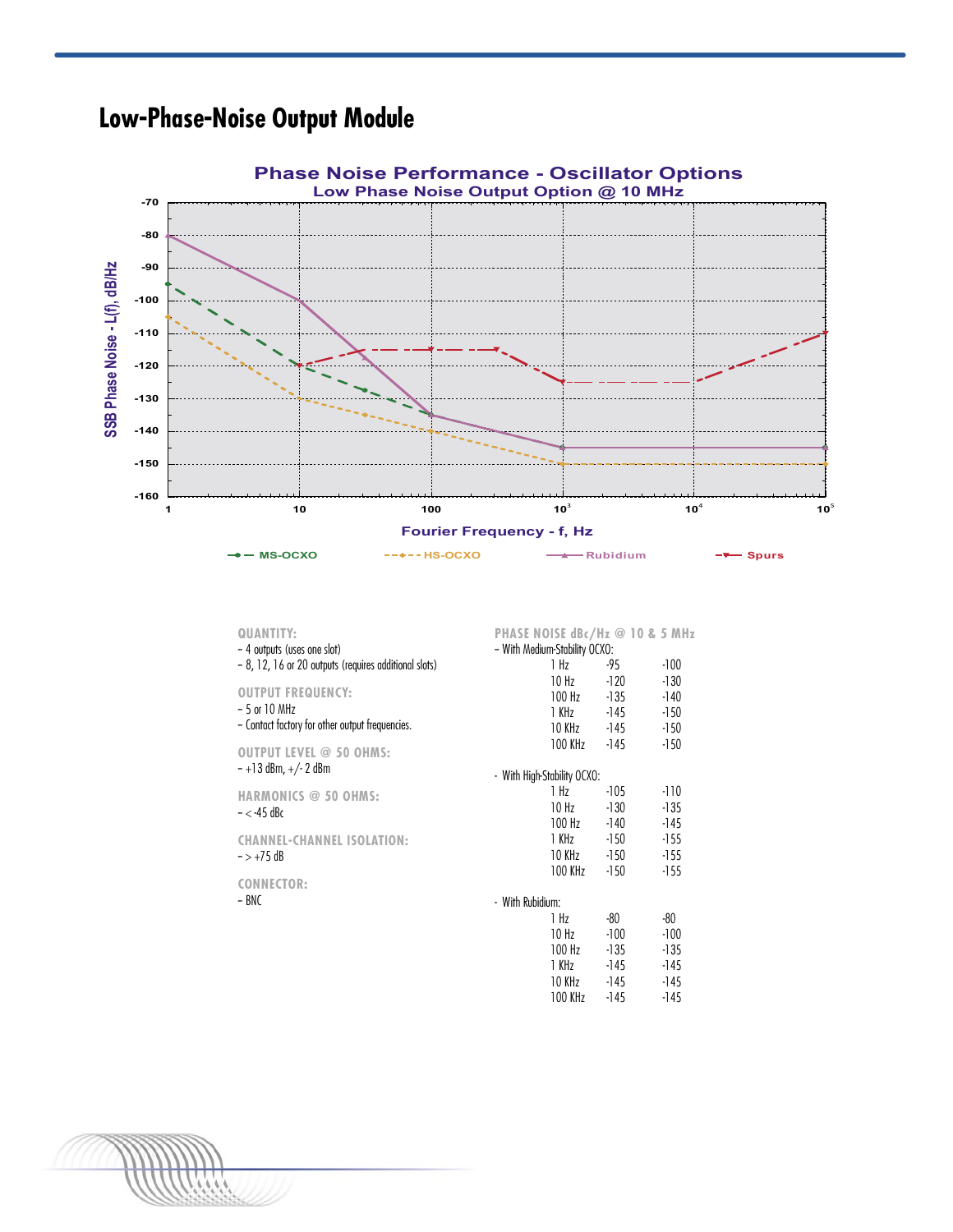### **Disciplined Oscillator Options**



The Meridian TimeBase can be easily upgraded with various disciplined oscillators. An oscillator upgrade is indicated when your application requires either improved holdover accuracy while not locked to the GPS synchronization signal, or improved short-term stability and phasenoise whether locked to the GPS synchronization signal or not. Choices include two grades of oven-controlled quartz oscillators (OCXOs) and two grades of compact Rubidium vapor atomic frequency standards. The high-stabilty grades of both the OCXO and Rubidium options are individually characterized and hand-selected for state-of-the-art performance. We also guarantee that our OCXOs are free of sudden frequency steps, an industry exclusive.

#### **OCXO Options**

Both the medium-stability OCXO (MS-OCXO) and high-stability OCXO (HS-OCXO) feature SC-cut crystals for fast warmup, low ageing and phase noise. By using premium, high-Q 5 MHz crystals and a frequency doubler, these units provide both 5 and 10 MHz outpus with exceptional close-in phase noise performance while delivering state-of-the-art long term ageing performance and freedom from sudden frequency steps.

The MS-OCXO provides very good temperature stability. Since it has very good phase noise characteristics, it can support sinewave outputs with high spectral purity. Choose the HS-OCXO for the ultimate, calibration laboratory grade OCXO performance. This unit improves the temperature stability four times relative to the MS-OCXO option and provides 1 second Allan Deviation at parts in  $10^{13}$ . With excellent close-in phase noise performance, it can also support sinewave outputs with very high spectral purity.

### **Compact Rubidium Options**

Phase noise and short-term stability of Rubidium vapor atomic frequency standards are inferior to that of quality OCXOs, so in many situations the HS-OCXO is a better choice, offering comparable holdover performance for periods of several hours, superior short-term stability and much lower cost. But if you need the ultimate in long-term holdover performance and medium-term stability, a Rubidium option is the right choice.

Relative to the HS-OCXO, the temperature stability of the standard Rubidium option is improved only slightly, but its long-term ageing is reduced by more than an order of magnitude. For the ultimate in temperature stability and long-term ageing performance we offer the high-stability HS-Rubidium option.

### **Oscillator Options Summary Performance Data**

|                                                             | <b>TCXO</b> | MS-OCXO             | HS-OCXO             | <b>Rubidium</b>     | <b>HS-Rubidium</b>  |
|-------------------------------------------------------------|-------------|---------------------|---------------------|---------------------|---------------------|
| <b>Product Type</b>                                         | All         | Rackmount           | Rackmount           | Rackmount           | Rackmount           |
| <b>Temp Stability</b> $2.5 \times 10^{-6}$                  |             | $4 \times 10^{-9}$  | $1 \times 10^{-9}$  | $1 \times 10^{-9}$  | $1 \times 10^{-10}$ |
| Temp. Range $^{\circ}$ C $-20$ to $+70$                     |             | 0 to $+70$          | 0 to $+70$          | $-20$ to $+70$      | $-20$ to $+70$      |
| Ageing Rate/Year 1 x 10 <sup>-6</sup>                       |             | $3 \times 10^{-8}$  | $3 \times 10^{-8}$  | $1 \times 10^{-9}$  | $5 \times 10^{-10}$ |
| <b>Allan Deviation @ 1 sec</b> $\frac{1 \times 10^{-9}}{9}$ |             | $3 \times 10^{-12}$ | $1 \times 10^{-12}$ | $2 \times 10^{-11}$ | $2 \times 10^{-11}$ |
| Phase Noise dBc/Hz @ 10 MHz:                                |             |                     |                     |                     |                     |
| 1 Hz                                                        | -70         | -95                 | $-105$              | -80                 | $-80$               |
| 10 Hz                                                       | $-100$      | -120                | $-130$              | $-100$              | -100                |
| 100 Hz                                                      | $-125$      | -135                | -140                | -135                | -135                |
| <b>1 KHz</b> $-135$                                         |             | -145                | -150                | -145                | -145                |
| <b>10 KHz</b>                                               | $-140$      | -145                | -150                | -145                | $-145$              |
| 100 KHz -145                                                |             | $-145$              | -150                | $-145$              | -145                |
| Phase Noise dBc/Hz @ 5 MHz:                                 |             |                     |                     |                     |                     |
| 1 Hz                                                        | -70         | $-100$              | -110                | -80                 | $-80$               |
| 10 Hz                                                       | $-100$      | $-130$              | -135                | $-100$              | $-100$              |
| 100 Hz                                                      | $-125$      | -140                | -145                | -135                | -135                |
| <b>1 KHz</b> $-135$                                         |             | -150                | -155                | -145                | -145                |
| 10 KHz                                                      | -140        | -150                | -155                | -145                | -145                |
| 100 KHz $-145$                                              |             | -150                | $-155$              | -145                | -145                |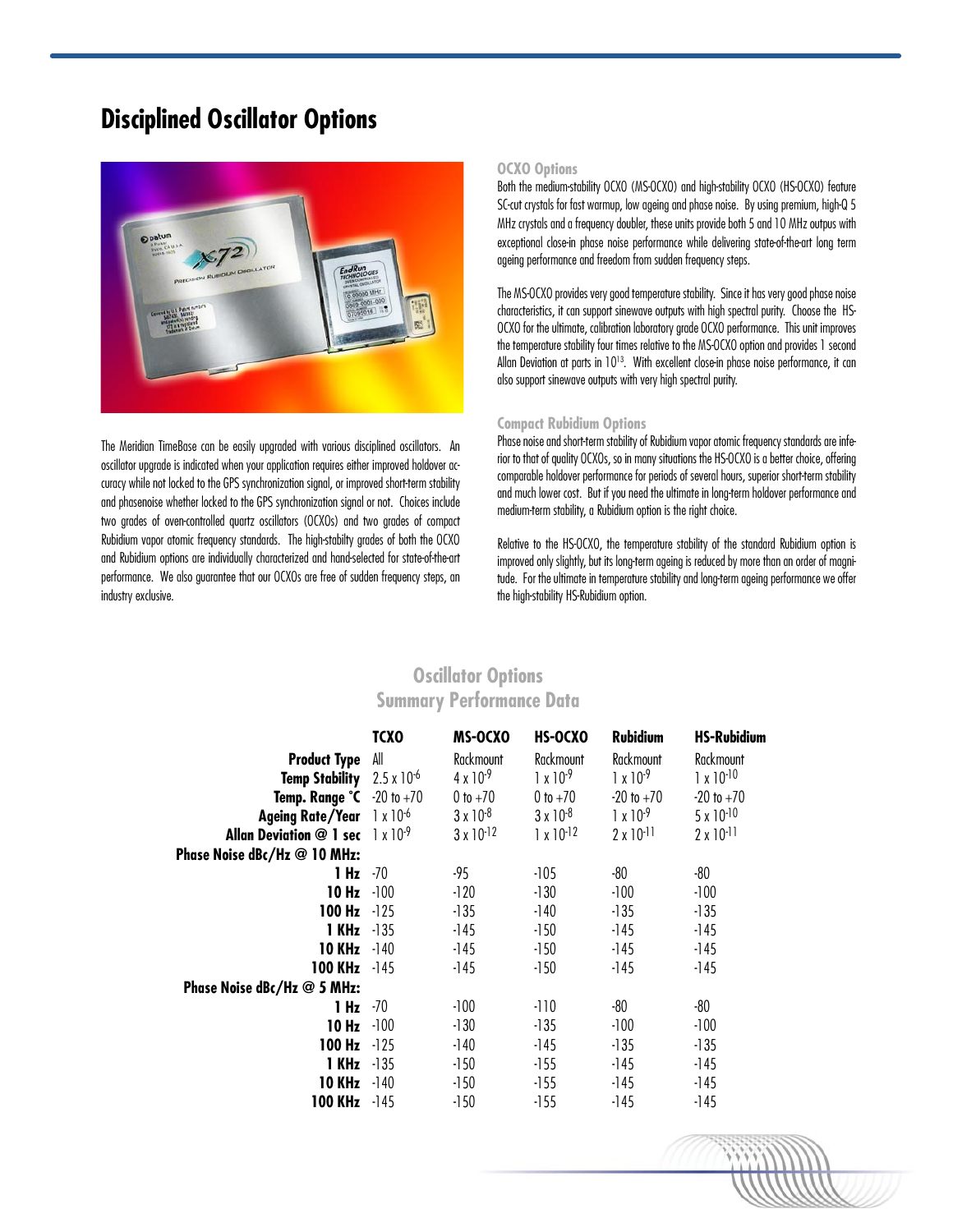### **Disciplined Oscillator Options**